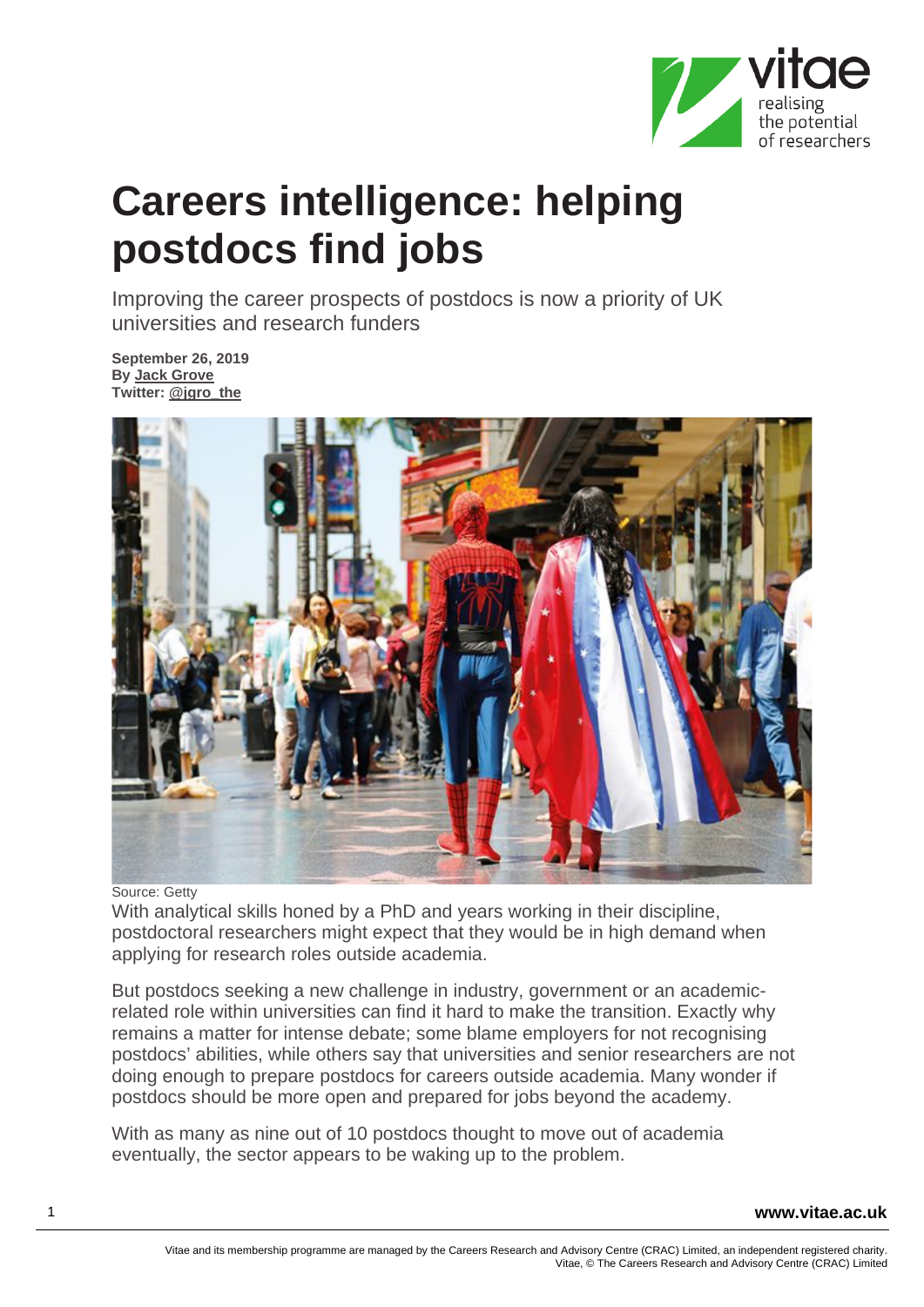

## **READ MORE [Cambridge 'forces of conservatism' fight postdoc voting plan](https://www.timeshighereducation.com/news/cambridge-forces-conservatism-fight-postdoc-voting-plan)**

"We have lived off our postdocs' hard work within our universities without doing anything at all to help them," said Anthony Hollander, pro vice-chancellor for research and impact at the [University of Liverpool,](https://www.timeshighereducation.com/world-university-rankings/university-liverpool) on the current lack of career support available to those doing much, if not the bulk, of the research in universities.

Helping employers understand the benefits of employing postdocs is a good place to start, Professor Hollander told the annual conference of Vitae, the UK organisation that leads on professional and career development for early career researchers, on 16 September.

From October, Liverpool will lead Prosper, a £4.4 million project backed by Research England, which aims to teach the "broader capabilities, attributes and mindset needed to thrive in multiple careers" to first-time postdocs at the N8 group of research-intensive universities. Working with Unilever, IBM and other employers, the scheme will develop tools and resources to help postdocs transfer their soft skills into industry to become "high-performing technical and business leaders", said Professor Hollander.

The UK's new researcher development Concordat, which requires institutions to provide opportunities for researchers to engage in a minimum of 10 days' professional development a year, will provide more consistent support across the sector, said Universities UK president Julia Buckingham, vice-chancellor and president of [Brunel University London,](https://www.timeshighereducation.com/world-university-rankings/brunel-university-london) who chaired the concordat strategy group.

Those institutions and funders who sign up to the concordat will need to submit annual statements explaining how they support the development of early career researchers, Professor Buckingham told the Vitae conference, adding that the new "central oversight…will move [the issue] up to ministerial level".

Matthew Flinders, professor of politics at the [University of Sheffield,](https://www.timeshighereducation.com/world-university-rankings/university-sheffield) believed, however, that deeper problems in supporting postdocs lay elsewhere.

There is, said Professor Flinders, "an urgent need to upskill mid-career academics and professors" who were struggling to meet the needs of postdocs unable to secure a permanent academic job.

"I have been overwhelmed by the number of professors saying 'I need support because the industry has changed structurally since I started'," said Professor Flinders, a board member of the Economic and Social Research Council.

Expecting professors and researchers to advise on careers that they know little about would not help postdocs move into roles outside academia, said Jemima Ho, postdoctoral research associate at [King's College London'](https://www.timeshighereducation.com/world-university-rankings/kings-college-london)s Faculty of Dentistry, Oral and Craniofacial Sciences.

"There is not a reliable source of information about these careers as our supervisors do not know much about them and may be poor mentors themselves," said Dr Ho, one of the organisers of the [Reshaping Postdoc Culture](http://ukpostdocs.toothycat.net/index.html) conference, which was

2 **www.vitae.ac.uk**